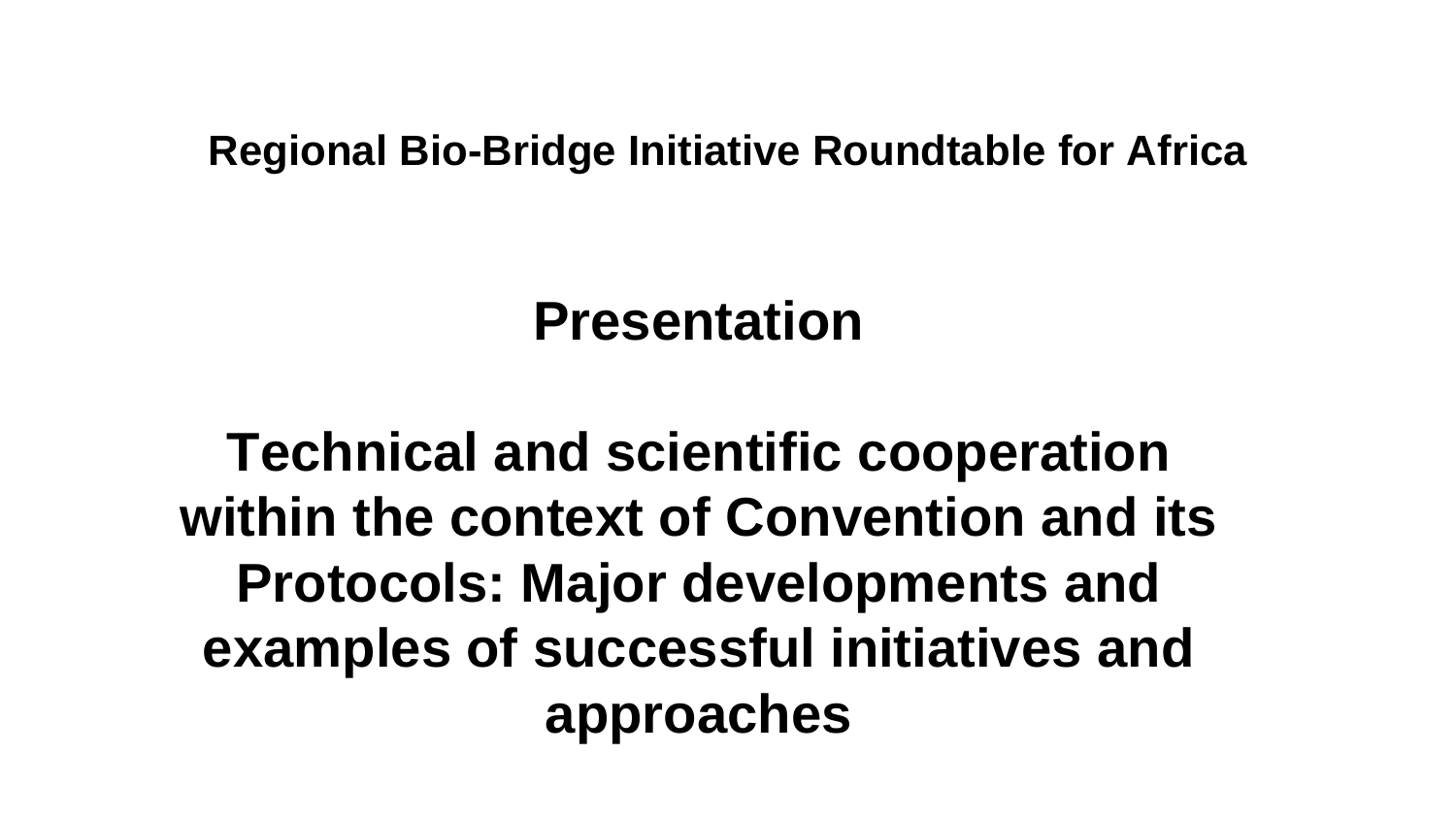#### **The Focus of Bio-Bridge Initiative (BBI)**

- Technical and Scientific Cooperation (TSC)
- Technology Transfer

#### **TSC**

Two or more countries pursue their individual or collective biodiversity-related goals through cooperative exchanges of *knowledge, skills, data, resources and technologies*.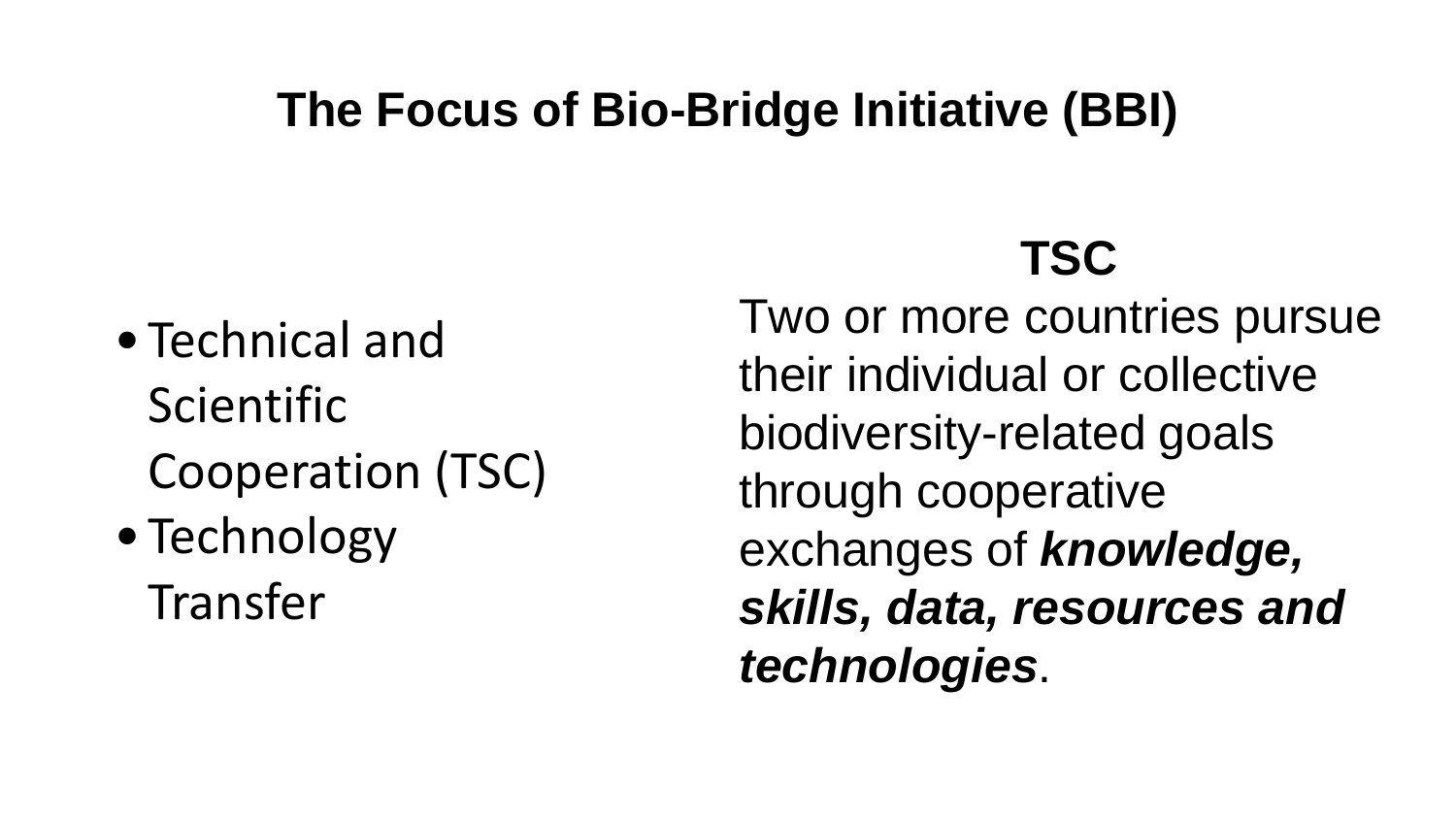## **History of TSC and TT within the CBD**

- **COP 8 – 2006 (VIII/12)**
- **AHTEG** with the mandate as set out in decision VII/29, paragraph 7; requested relevant conventions and initiatives to contribute to TSC, TT; requested the SCBD to explore possibilities of a **Biodiversity Technologies Initiative** on the lines of CTI.
- **COP 9 – 2008 (IX/14)**
- Options for BTI and identification of host institution, undertake technical study on IPRs, **strategy for practical implementation of the BTI**
- $\cdot$  WGRI 3 2010
- **UNEP** Prepared a policy paper on TSC and TT for presentation to WGRI 3
- **COP 10 – 2010 (X/16)**
- **COP 12 – 2012 Established Bio-Bridge Initiative to facilitate implementation of the Strategic Plan for Biodiversity 2011-2020**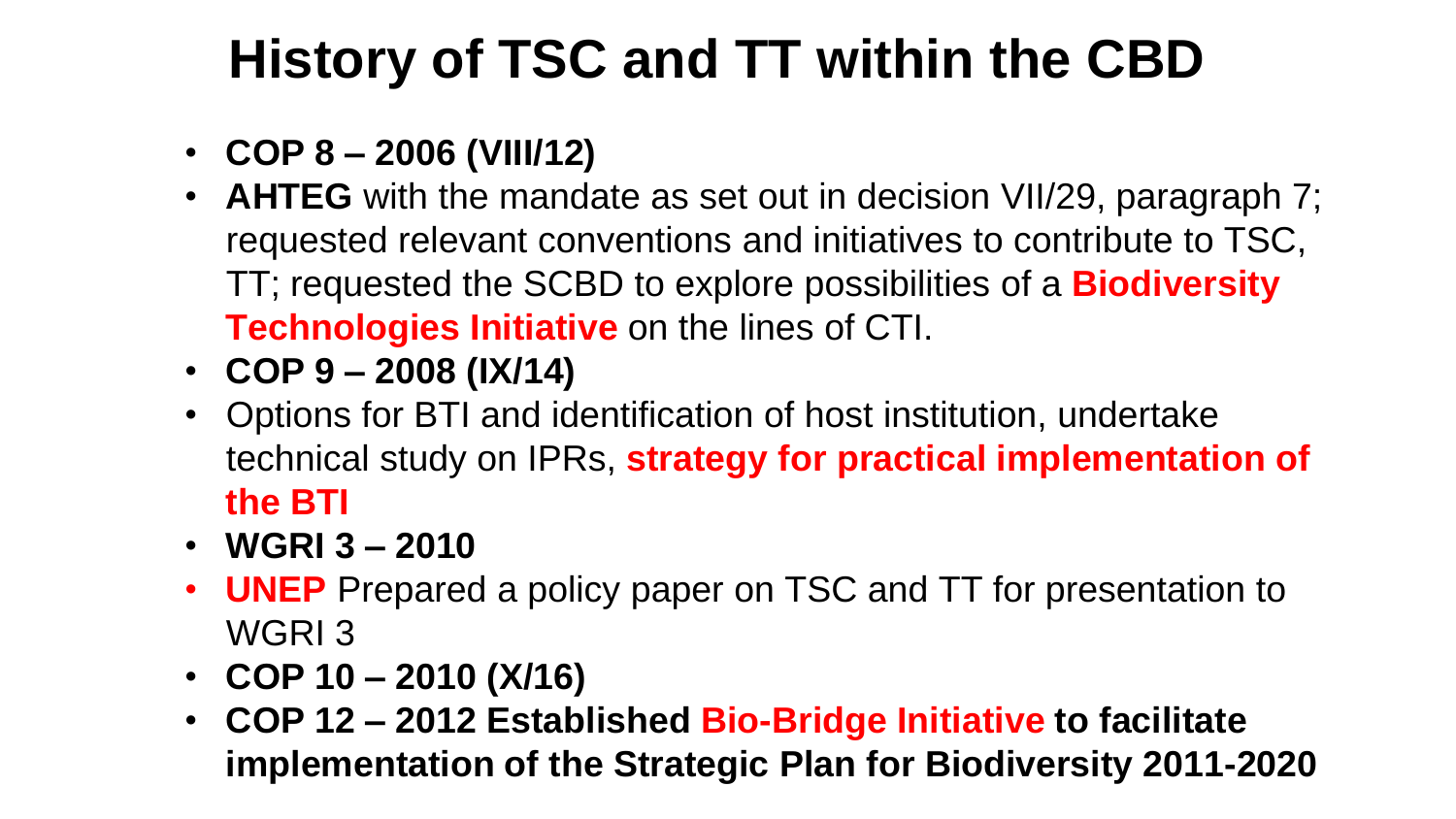- Conceptualization and defining TSC, TT
- Addressing enabling environment at receiving end
- Dealing with enabling environment at providing end
- Facilitating mechanisms
- Role of Champions (Republic of Korea and the  $\mathsf{B}$ )
- Funding mechanism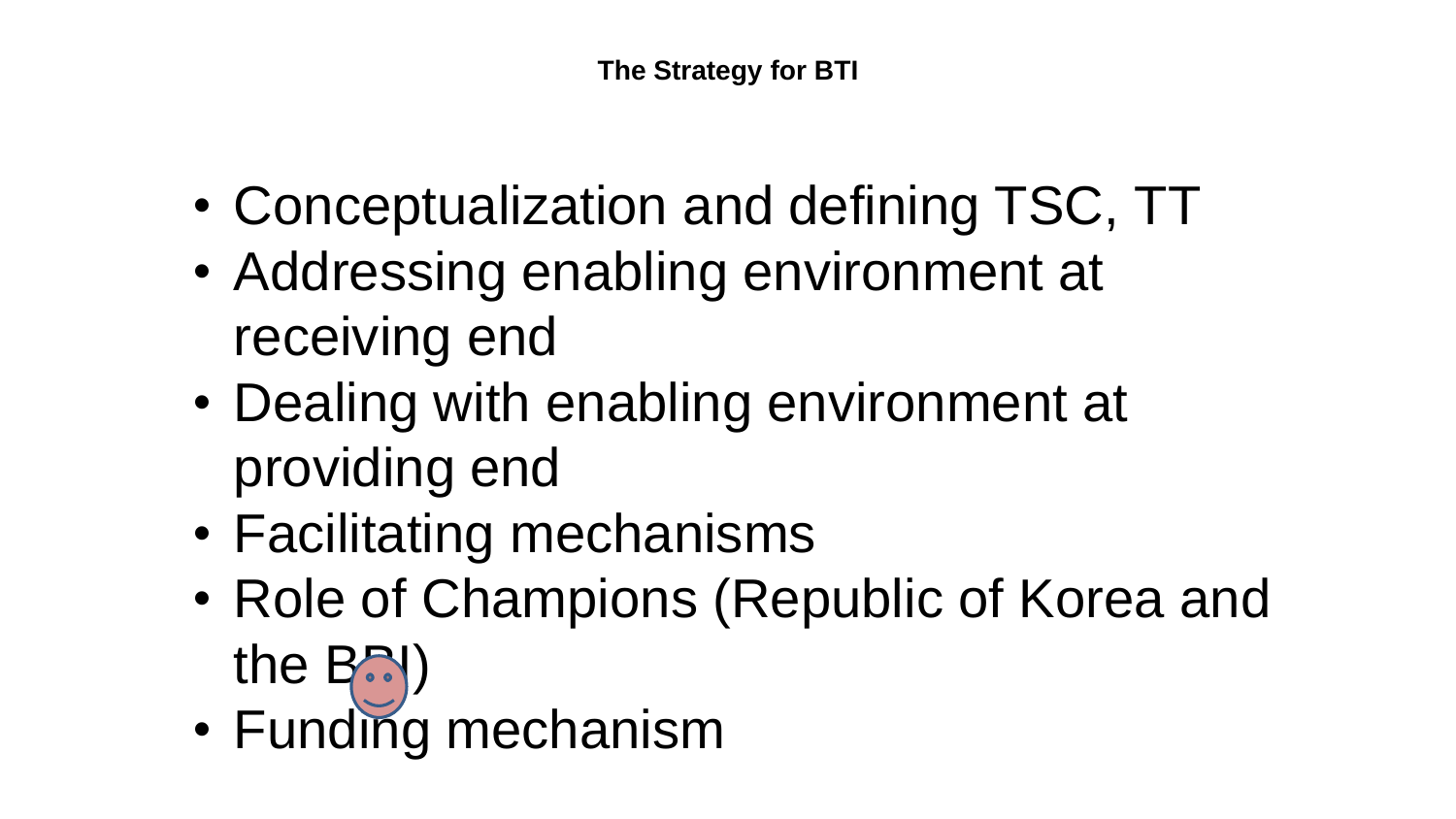# **Other Initiatives**

- GIZ compilation of Biodiversity relevant technologies 2008
- UNEP online portal on biodiversity technologies TECHNOLOGY OF THE DAY Initiative in 2010 (International Year of Biological Diversity)
- Partnerships with UNIDO and others
- Discussions in preparation for CBD Strategic Plan (2011- 2020)
- Consortium of Scientific Partners on Biodiversity
- Others, including NBSAPs, National Reports, CHM etc.,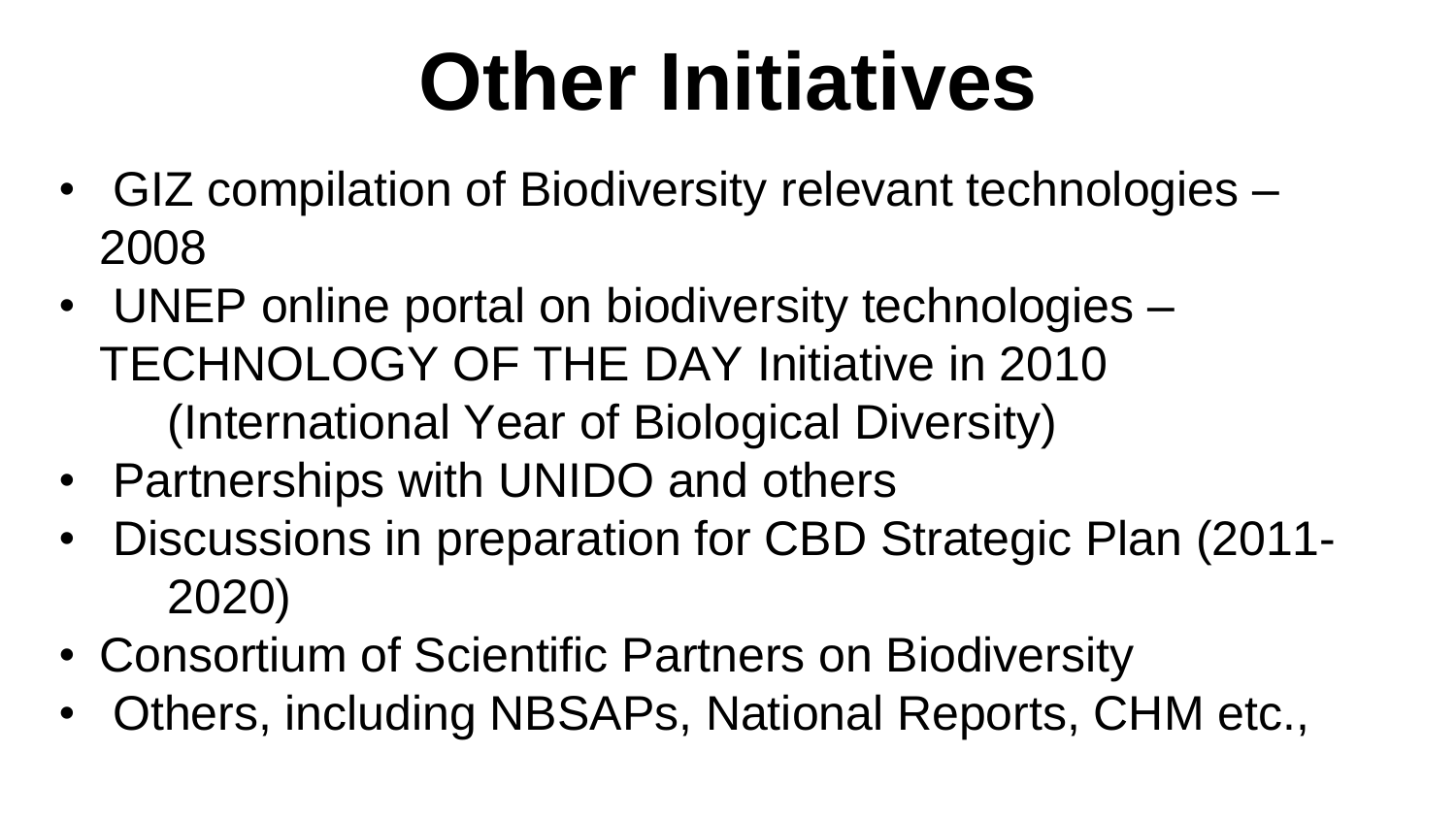#### SANBI (South Africa) & Mozambique since 2014

PURPOSE: To cooperate on conservation assessments for plants of Northern Mozambique

OUTCOMES: Bursaries, technical advice, supervision for conducting conservation planning for threatened plants of Mozambique provided

RESULTANT LONG-TERM COOPERATION: Follow-up workshops with both countries have taken place in 2015 and 2016 to complete assessment of all endemic Mozambican plants.

# **SANBI Herbaria:**

a decade of foundational botanical excellence and collections management  $(2004 - 2014)$ 

M.S. Mothogoane, R.R. Klopper, C.N. Cupido, E. Josias, M.A. Mothapo, A.M. Ngwenya, N. Phaliso, J.A. Ready, M.S. Serumula, Y. Singh & E. van Wyk

25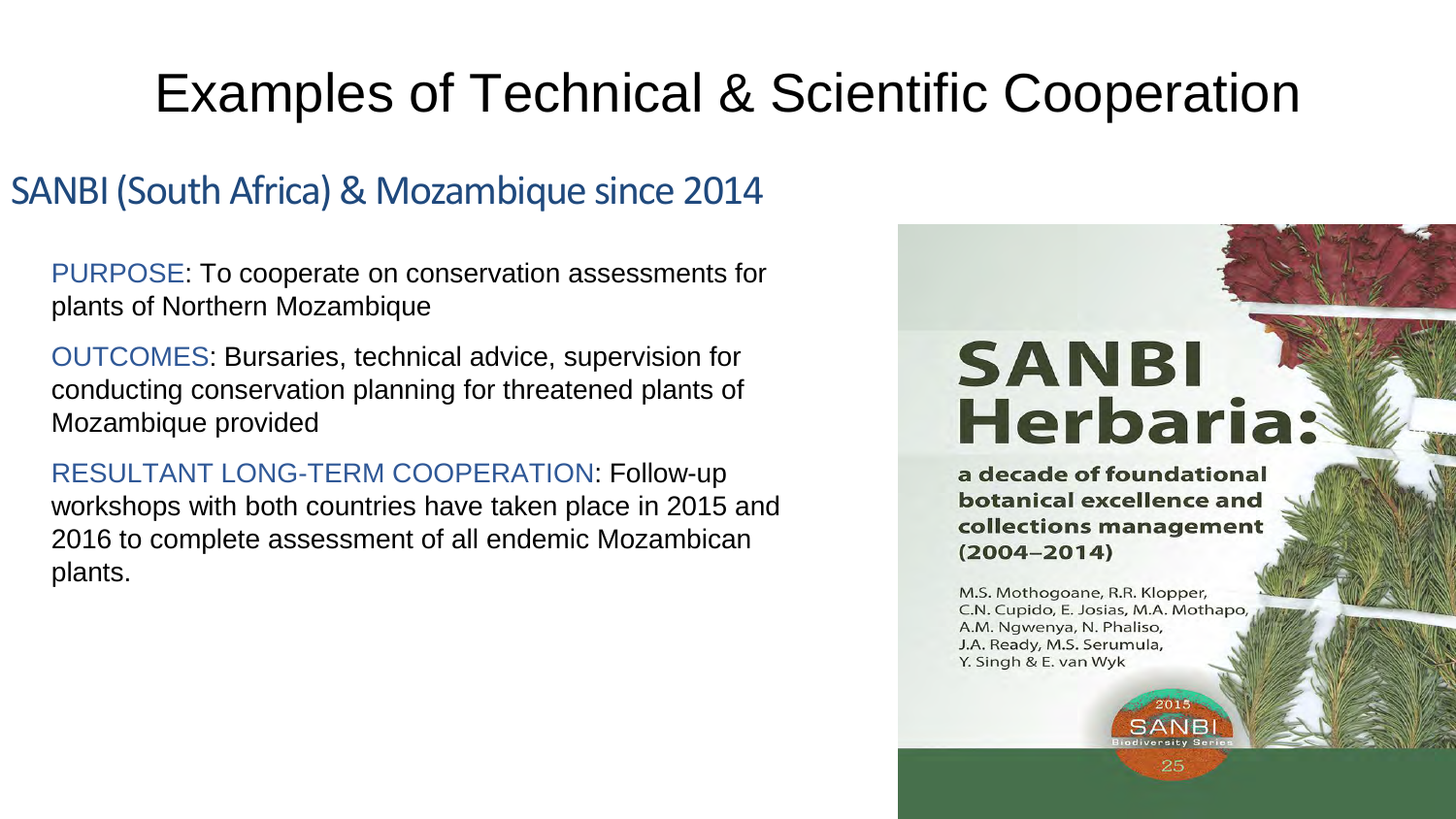#### INBio (Costa Rica) & Benin, Bhutan (2012

PURPOSE: To share knowledge and experience with Benin and Bhutan on gathering, domestication, cultivation, marketing of high value non-timber forest products (mushrooms, insects) as part of climate change adaptation and food security strategies.



OUTCOMES: Bhutan developed and exchanged data and gene banks on relevant species and established a biodiversity information system. Benin implementing its own platform

RESULTANT LONGTERM COOPERATION**:** None on this project, but INBio Regularly collaborates with many Parties to the CBD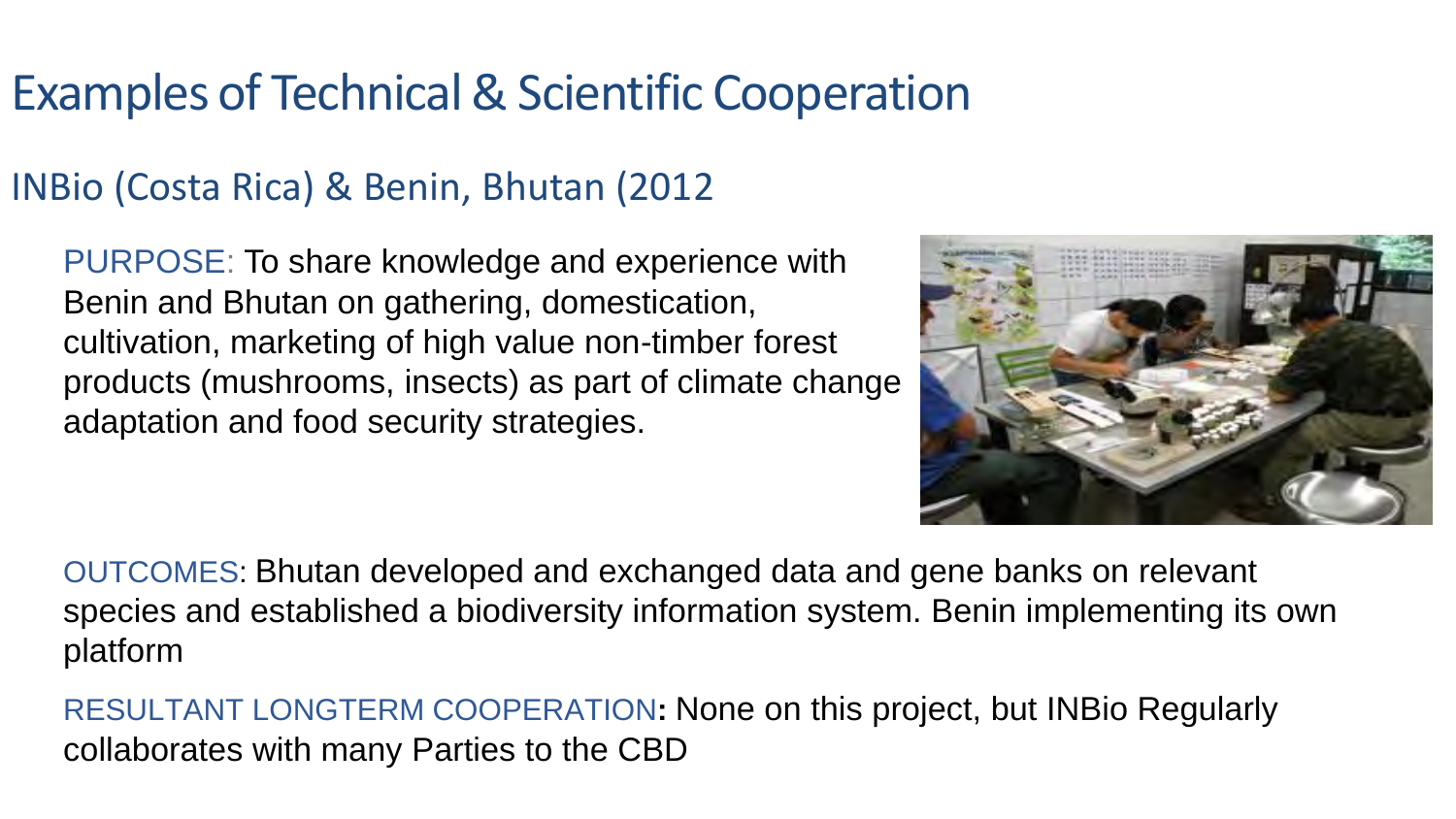- Royal Belgian Institute for Natural Sciences (RBINS) & multiple countries since 1998
	- PURPOSE: To share technical approaches to developing biodiversity information systems to contribute to information sharing and use in policy-making, communication, education and public awareness and generate scientific and technical cooperation
	- OUTCOMES: E-learning modules created, over 21 CHM websites developed, majority updated
	- RESULTANT LONG-TERM COOPERATION: Cooperation ongoing. Morocco now cooperating to support other countries to develop national CHMs.

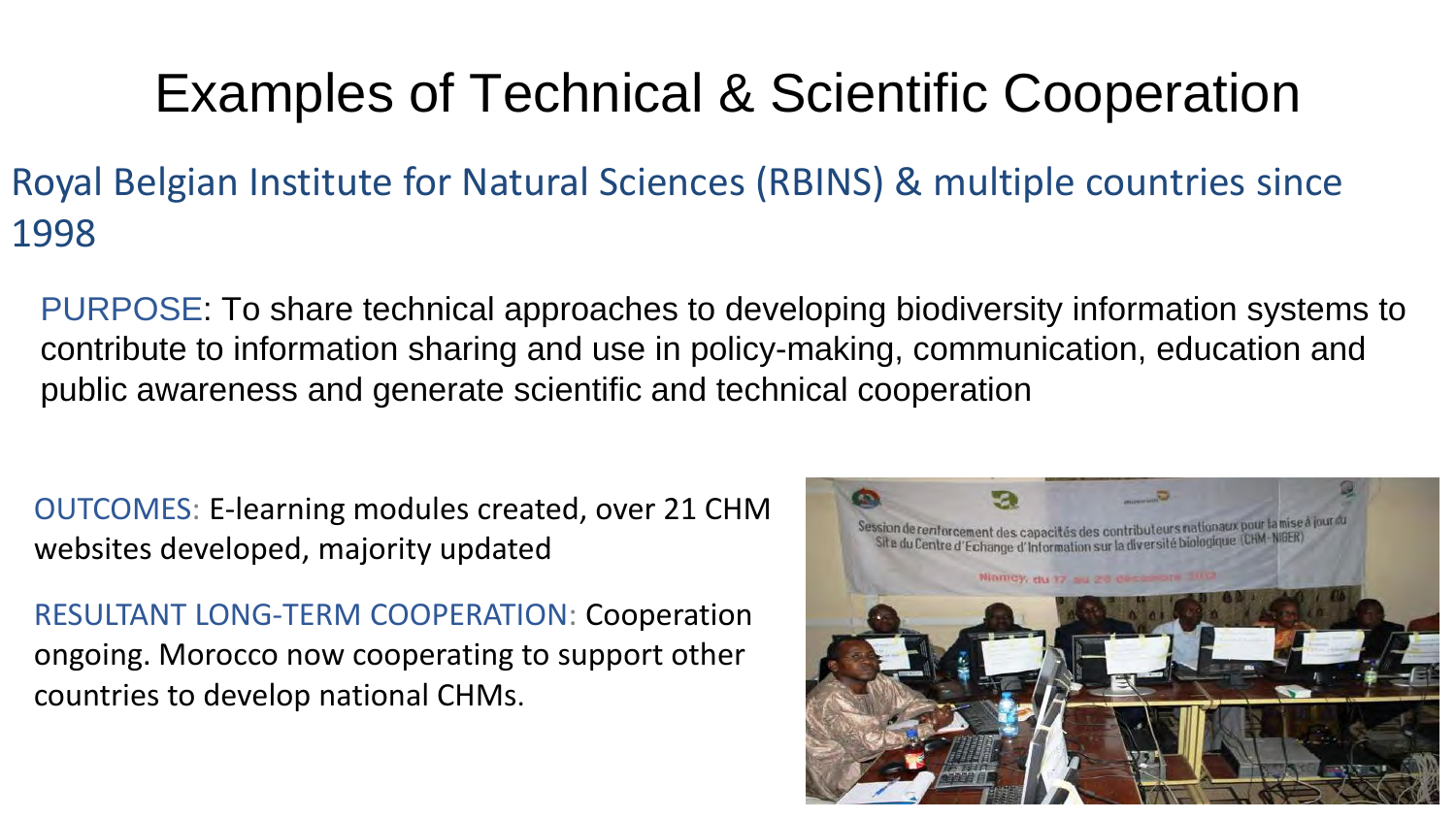JRS Biodiversity Foundation Biodiversity Informatics Projects

PURPOSE: Advancing biodiversity informatics, and building capacity of countries to collect and access to biodiversity data and knowledge

- Digitizing Southwestern-African Herpetological Collections (California Academy of Sciences)
- Mexico National Bat Monitoring
- Camera Trap Data Repository for Biodiversity Monitoring (deliver online camera trap images and metadata from Africa, Asia, and Latin/Central America)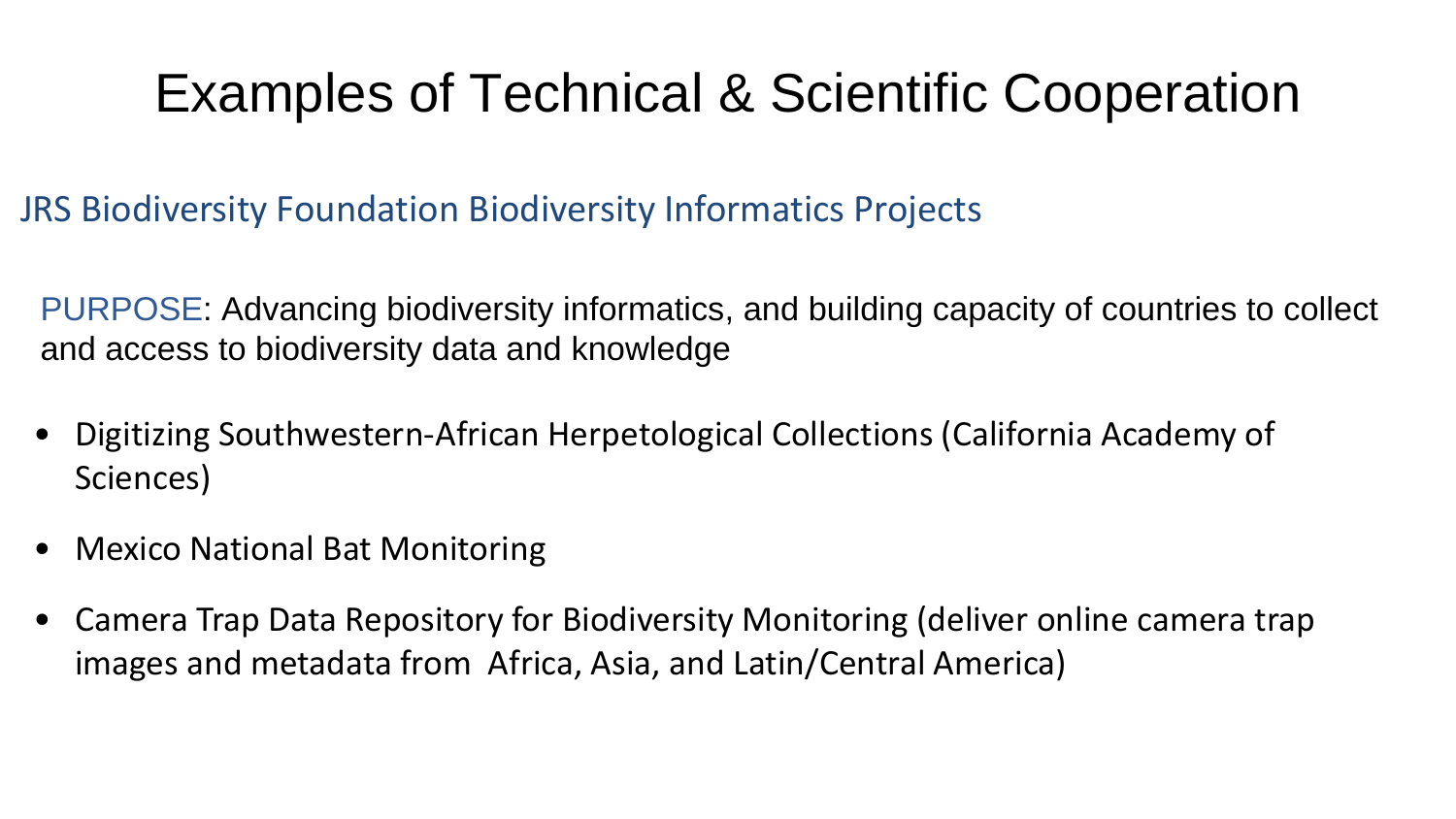## **Moving forward the mandates**

- Creating a platform (the Biodiversity Technology Facilitation Mechanism)
- Supporting networking (linking the national CHM with special focus on TT)
- Creating sub-regional projects and programmes on biodiversity technologies
- Identifying and incubating new mechanisms to mainstream biodiversity technologies and actions under BBI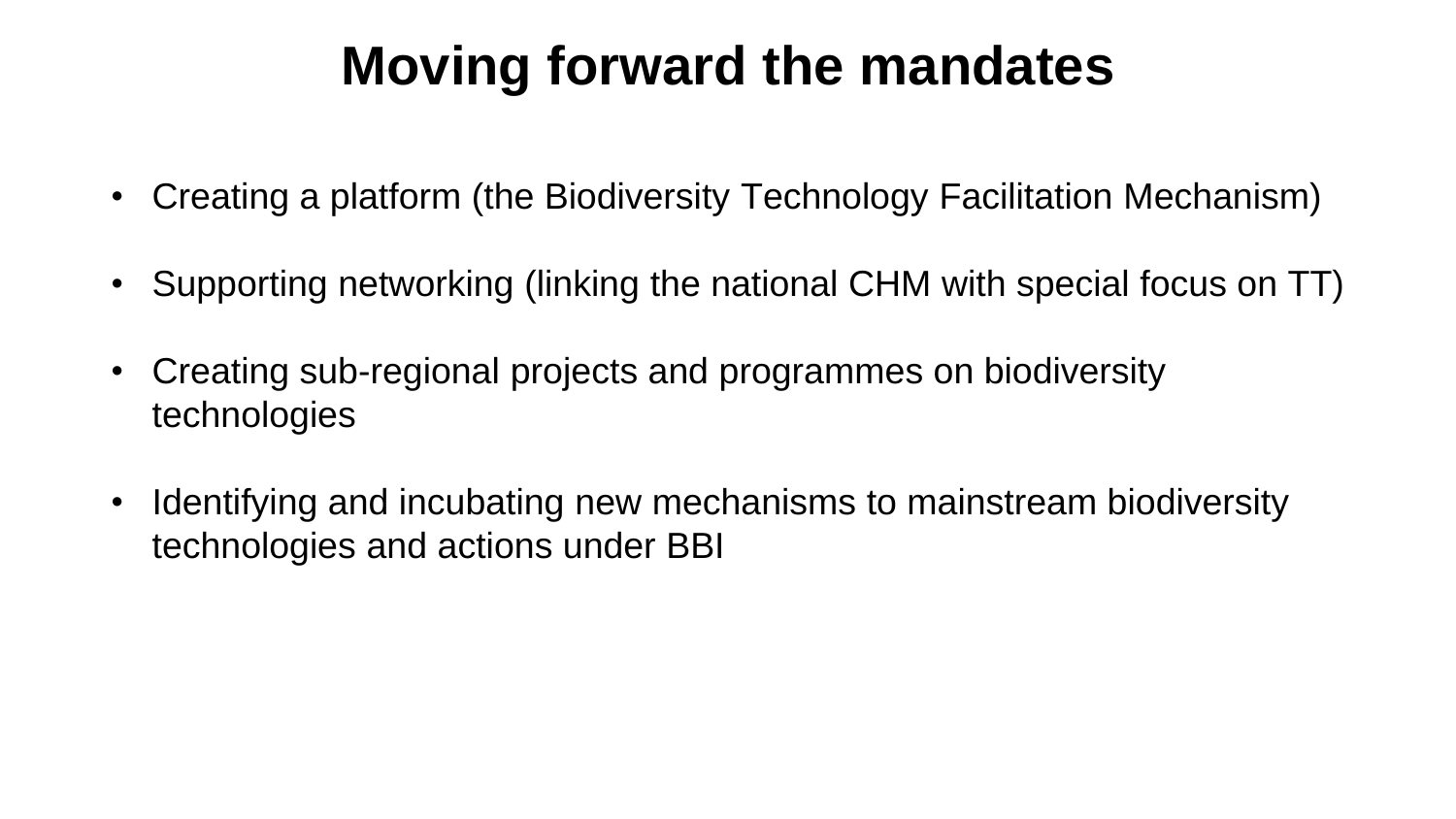#### **Key Enablers for a BTFM**

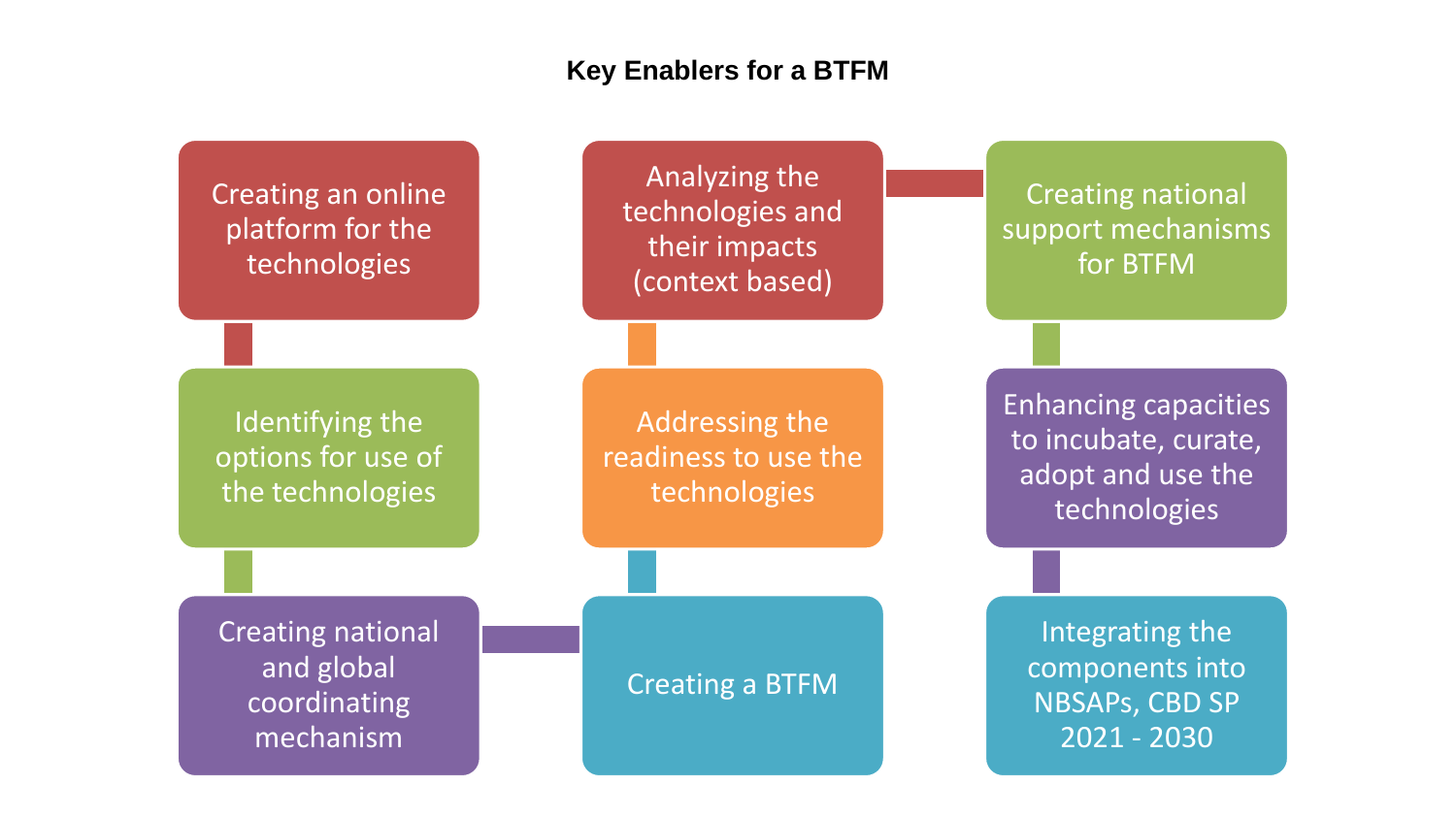**Regional and National Actions** 

Regional actions Regional BTFM

Sub-regional actions Technology support and transfer platforms Integrating actions (RTAs, TFM, SDGs)

National actions

 Mainstreaming BBI Strengthening CHMs Supporting integration into NBSAPs Creating Special Purpose Vehicles (SPVs)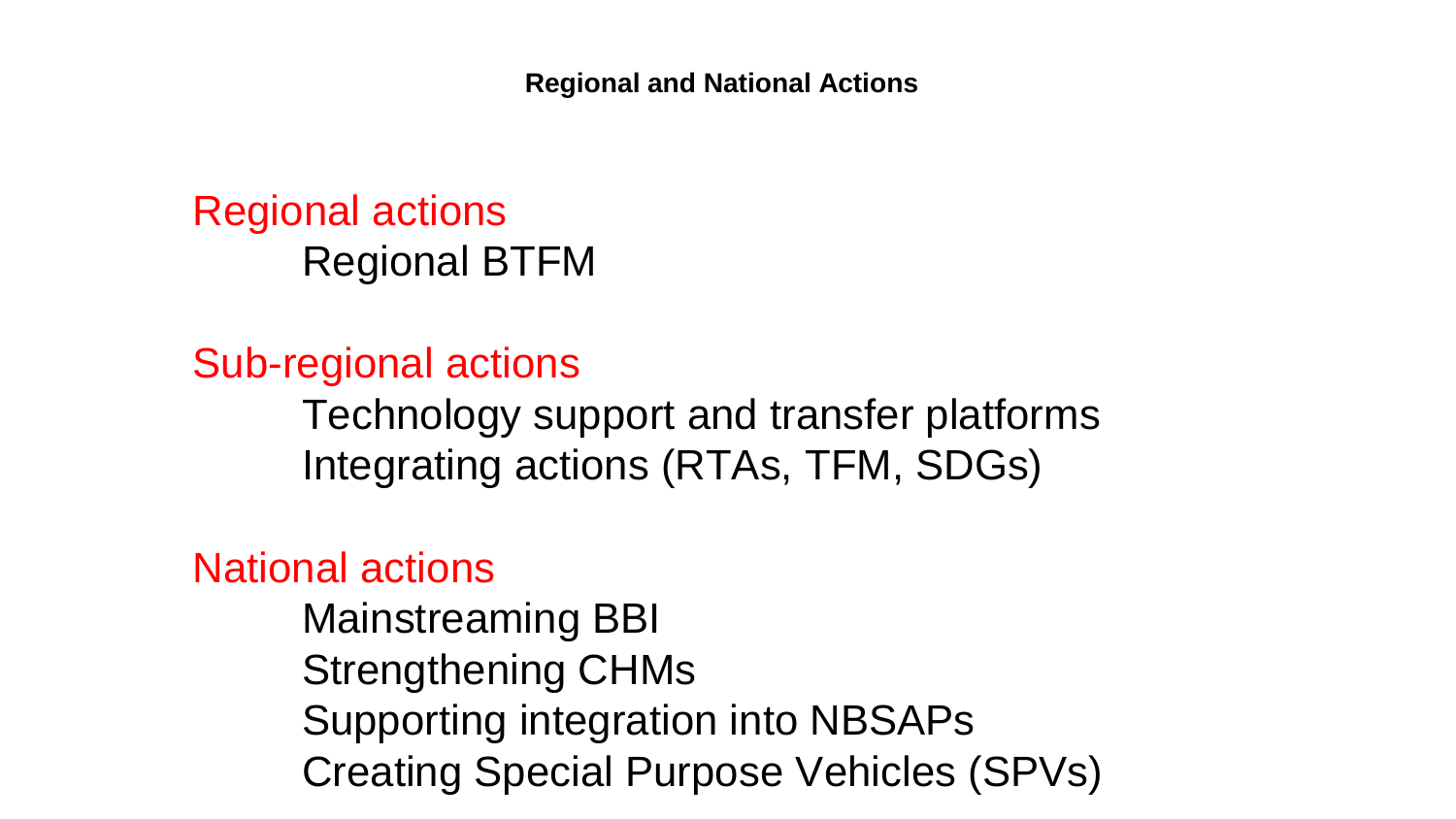# **Some Examples**

- Technologies to collect data Big Data Analytics, Internet of Things and the related, Biodiversity Grid(s)
- Technologies to improve ecosystems and reduce pressure Citizen science based on smart phones
- **\*** Technologies to reduce biodiversity loss Synthetic biology and natural product chemistry, genome sequence application, tissue and organ cultures etc.
- ❖ Technologies that help biodiversity based business Ocean technologies, prospecting, bio-banking, organics and others
- **❖** Technologies to mimic nature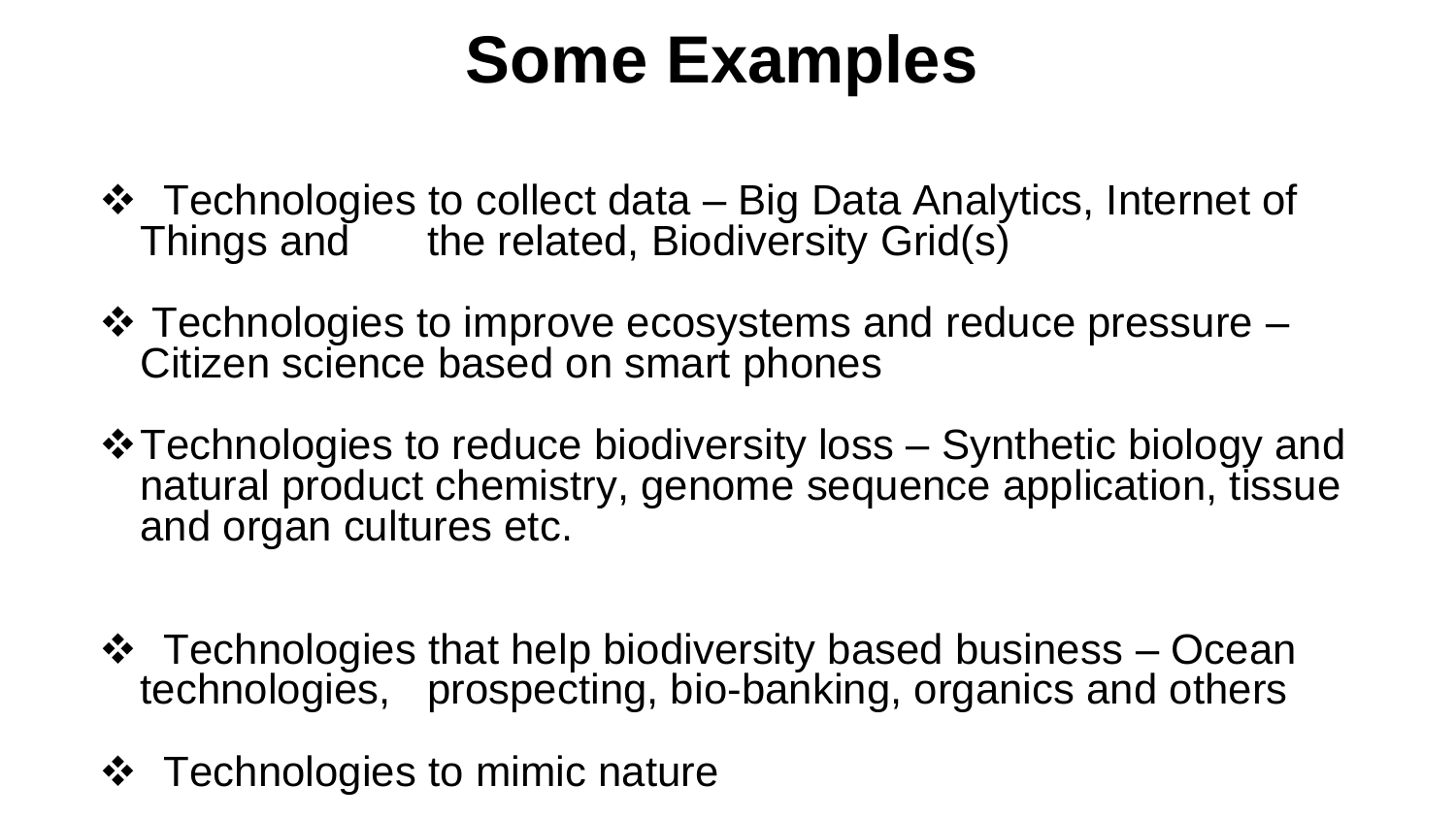# **Linkages and options to deliver**

- $\checkmark$  Big data analytics
- Targeted capacity building (online courses and internships)
- $\checkmark$  National Technology Missions on Biodiversity and Ecosystems (part of the post 2020 strategy)
- $\checkmark$  Links to SDG related actions
- UNSG's Science Technology and Innovation (STI) forum for the SDGs and "Technology Facilitation Mechanism" (TFM)
- $\checkmark$  Biodiversity Technologies and Innovations Network
- $\checkmark$  Technology Corps for 2030
- SDG 14 and SDG 15 support mechanisms